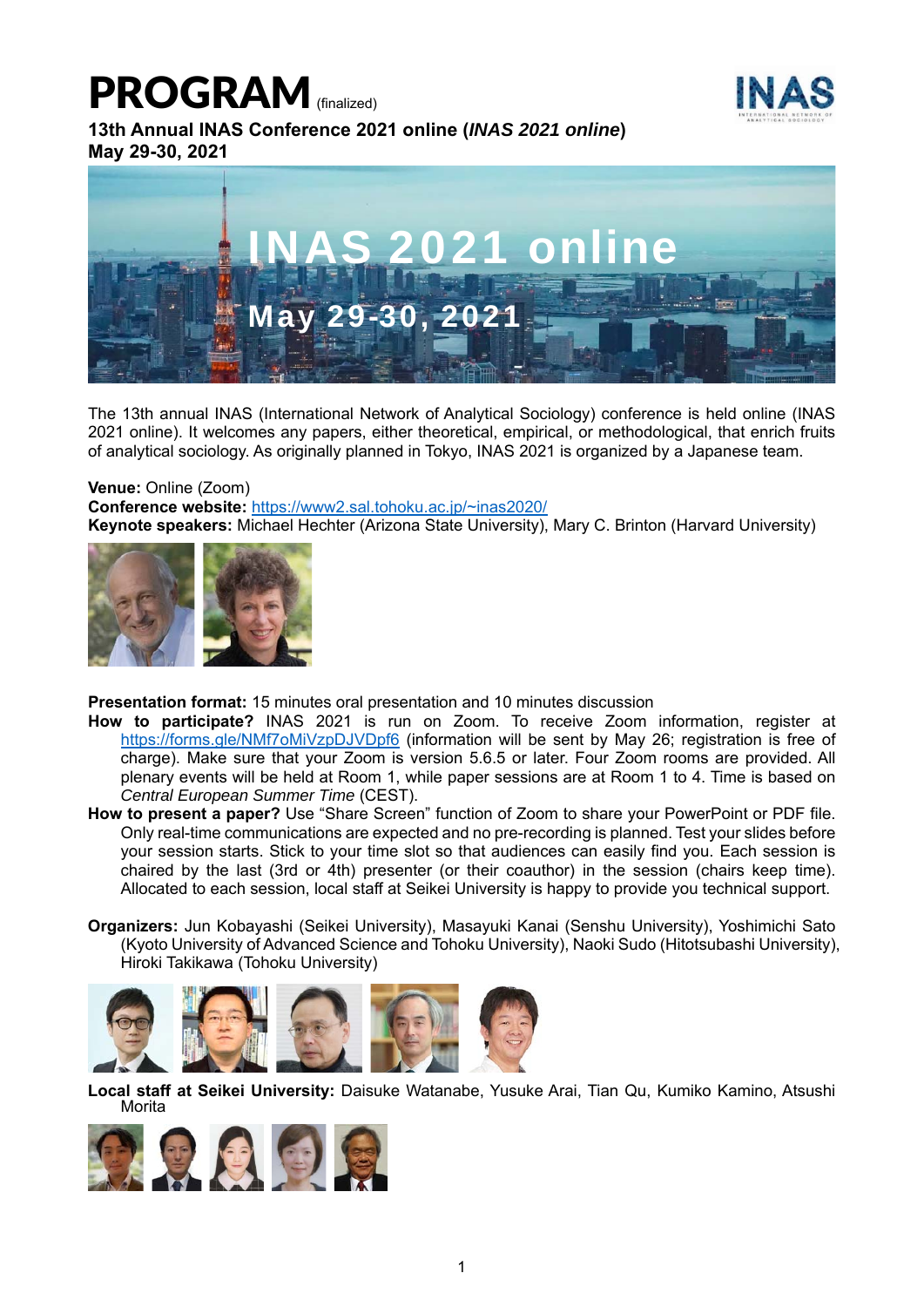

## **Saturday, May 29, 2021**

| <b>Time</b>                                                     | Room 1                                                                                                                                                                                       | Room <sub>2</sub>                                                                                                                                                                                                       | Room <sub>3</sub>                                                                                                                                                                                                                 | Room 4                                                                                                                                                                                                                                                          |
|-----------------------------------------------------------------|----------------------------------------------------------------------------------------------------------------------------------------------------------------------------------------------|-------------------------------------------------------------------------------------------------------------------------------------------------------------------------------------------------------------------------|-----------------------------------------------------------------------------------------------------------------------------------------------------------------------------------------------------------------------------------|-----------------------------------------------------------------------------------------------------------------------------------------------------------------------------------------------------------------------------------------------------------------|
| 8:00am CEST<br>(3:00pm JST, 2:00am<br>EDT)                      | Zoom opens                                                                                                                                                                                   |                                                                                                                                                                                                                         |                                                                                                                                                                                                                                   |                                                                                                                                                                                                                                                                 |
| 8:10                                                            | Welcome,<br>Jun<br>Kobayashi                                                                                                                                                                 |                                                                                                                                                                                                                         |                                                                                                                                                                                                                                   |                                                                                                                                                                                                                                                                 |
| 8:15-8:45am CEST<br>JST,<br>$(3:15-3:45pm)$<br>2:15-2:45am EDT) | Keynote speech 1.<br>Michael<br>Hechter,<br>"The<br>Genesis<br>of<br>Rebellion"                                                                                                              |                                                                                                                                                                                                                         |                                                                                                                                                                                                                                   |                                                                                                                                                                                                                                                                 |
| 9:00-10:40am CEST<br>(4:00-5:40pm<br>JST.<br>3:00-4:40am EDT)   | <b>Session 1</b>                                                                                                                                                                             | <b>Session 2</b>                                                                                                                                                                                                        | <b>Session 3</b>                                                                                                                                                                                                                  | <b>Session 4</b>                                                                                                                                                                                                                                                |
| 9:00                                                            | Moving<br>into<br>multiculturalism.<br>Multicultural attitudes<br>of socially<br>mobile<br>individuals without a<br>migration<br>background,<br>Lisa-<br>Marie Kraus,<br>Stijn<br>Daenekindt | cooperation<br>Human<br>in changing groups:<br>evidence from<br>a<br>large-scale<br>public<br>goods game, Kasper<br>Otten, Ulrich Frey,<br><b>Vincent</b><br>Buskens,<br>Przepiorka,<br>Woitek<br>Naomi Ellemers        | Power-dependence<br>relations<br>within<br>Structural Holes and<br>Network Closure :<br>Evidence<br>from<br>different<br>survival<br>mechanisms of actors<br>and directors in the<br><b>US</b><br>film<br>industry,<br>Yunsub Lee | Socially useless jobs:<br>occupational<br>An<br>perspective,<br>Simon<br>Walo                                                                                                                                                                                   |
| 9:25                                                            | Remittances,<br>moral<br>obligations and social<br>networks.<br>A<br>case<br>study<br>of<br>intra-<br>european<br>migrants,<br>Jörg Rössel, Patrick<br>Schenk,<br>Sebastian<br>Weingartner   | Governance of inter-<br>organizational<br>networks:<br>A<br>systematic literature<br>review and qualitative<br>meta-synthesis,<br>Aliona<br>Ignatieva,<br>Liesbet Heyse, Jelly<br>Rafael<br>Zuidersma,<br><b>Wittek</b> | Explanatory<br>insufficiency<br>оf<br>conventions<br>and<br>norms in face-to-face<br>interaction,<br>Valerii<br>Shevchenko                                                                                                        | Mathematical<br>A<br>Model<br>of<br>Edge-<br>Formation in Coupled<br>Human-Natural<br>Systems,<br>Robert<br>Mamada,<br>Charles<br>Perrings                                                                                                                      |
| 9:50                                                            |                                                                                                                                                                                              | Reputation,<br>Local<br>Local Selection, and<br>Eight<br>the<br>Leading<br>Shirsendu<br>Norms,<br>Simone<br>Podder,<br>Righi, Károly Takács                                                                             | Strong ties, strong<br>homophily? Variation<br>uni-<br>in.<br>and<br>multidimensional<br>homophily on socio-<br>demographic<br>characteristics<br>by<br>relationship strength,<br>Kretschmer,<br>David<br>Lars Leszczensky        | What Data Tells Us<br>about<br>Admissions<br>Officers'<br>Perception<br>of Merit and Equity-<br>Promoting Practice in<br>Selective<br>Undergraduate<br>Admissions in the<br>U.S., SuYeong Shin,<br>Tyler<br>McDaniel,<br>Nicholas<br>Bowman,<br>Michael Bastedo |
| 10:15                                                           |                                                                                                                                                                                              |                                                                                                                                                                                                                         | Diffusion<br>The<br>of<br>Binary<br>versus<br>Continuous Behavior<br>on Social Networks,<br>Philipp<br>Schneider,<br><b>Vincent</b><br>Buskens,<br>Arnout van de Rijt                                                             | Gender stereotypes<br>in the classroom: self<br>and<br>peer's<br>ability<br>attribution<br>among<br>high-school students<br>in Italy, Elena De<br>Gioannis,<br>Federico<br>Bianchi,<br>Flaminio<br>Squazzoni                                                    |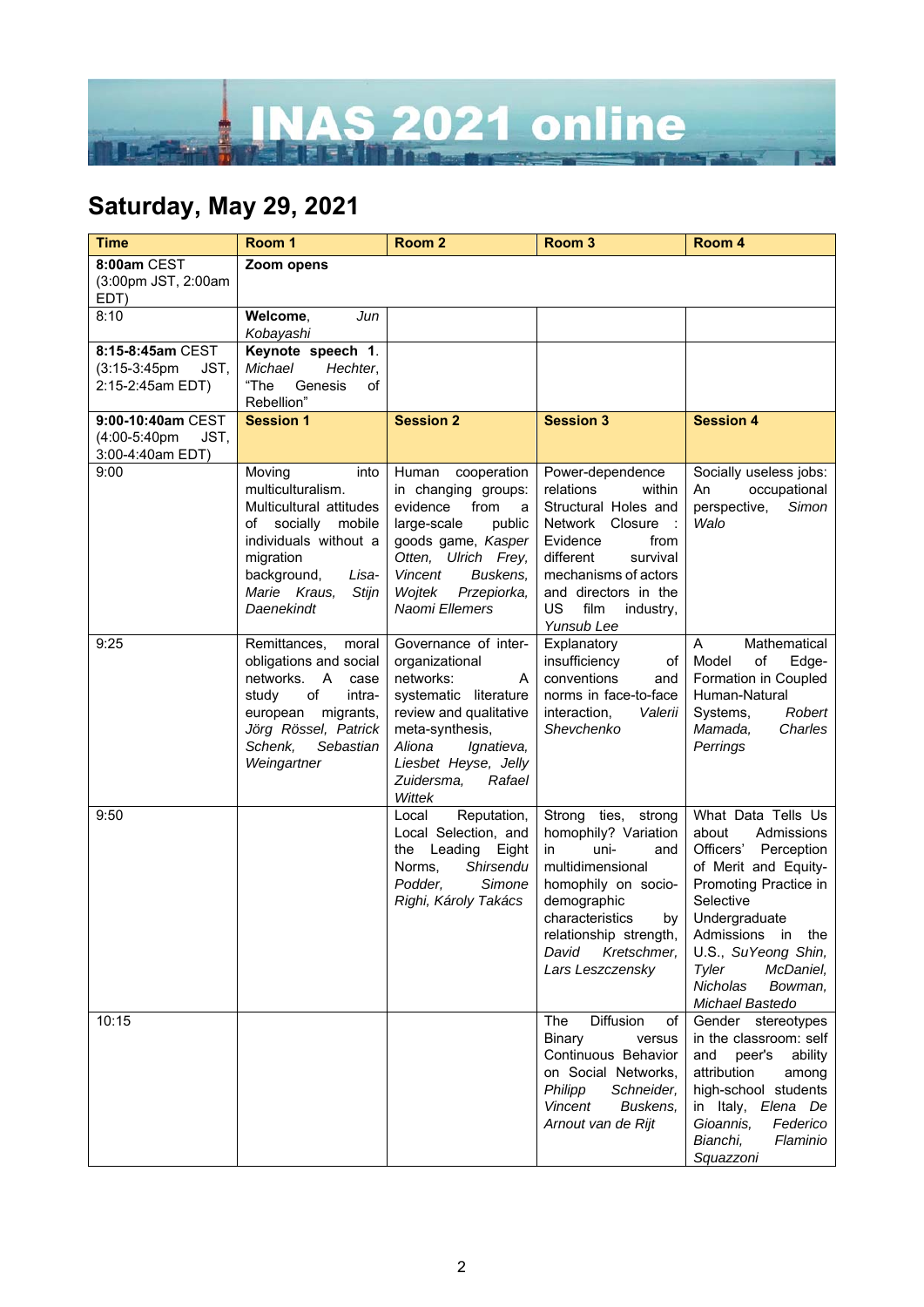

## **Saturday, May 29, 2021**

| Time                                                                     | Room 1                                                                                                                                                        | Room <sub>2</sub>                                                                                                                                                                                              | Room <sub>3</sub>                                                                                                                                                                      | Room 4                                                                                                                                                                                                                                                               |
|--------------------------------------------------------------------------|---------------------------------------------------------------------------------------------------------------------------------------------------------------|----------------------------------------------------------------------------------------------------------------------------------------------------------------------------------------------------------------|----------------------------------------------------------------------------------------------------------------------------------------------------------------------------------------|----------------------------------------------------------------------------------------------------------------------------------------------------------------------------------------------------------------------------------------------------------------------|
| 11:00-12:40pm<br><b>CEST</b><br>(6:00-7:40pm<br>JST,<br>5:00-6:40am EDT) | <b>Session 5</b>                                                                                                                                              | <b>Session 6</b>                                                                                                                                                                                               | <b>Session 7</b>                                                                                                                                                                       | <b>Session 8</b>                                                                                                                                                                                                                                                     |
| 11:00                                                                    | Do Languages Open<br>Doors? Analyzing the<br>of<br>Minority<br>Role<br>Languages in Internal<br>and<br>International<br>Migration, José David<br>López Blanco | Cooperation<br>in<br>a<br>Social<br><b>Dilemma</b><br>through Investments<br>Repeated<br>in<br>Interactions<br>and<br>Contractual<br>Anna<br>Agreements,<br>Vincent<br>Sokolova,<br>Buskens.<br>Werner<br>Raub | I'll move where you<br>go: Social Influence in<br>Residential<br>Choice,<br>Laura Fürsich                                                                                              | Social influence and<br>effort: The impact of<br>effects<br>peer<br>in.<br>different educational<br>Alberto<br>contexts,<br>Palacios-Abad                                                                                                                            |
| 11:25                                                                    | Immigrant<br>Assimilation into the<br>Swedish<br>Housing<br>Sarah<br>Market,<br>Guilherme<br>Valdez,<br>Kenjy Chihaya<br>Da<br>Silva                          | Reputation<br>and<br>punishment stabilize<br>cooperation<br>in the<br>Optional<br>Public<br>Goods<br>Game,<br>Shirsendu<br>Podder,<br>Simone<br>Righi,<br>Francesca Pancotto                                   | Influence<br>The<br>of<br>Competitors<br>on<br>Decision-Making:<br>Detecting<br>Price<br>Competition<br>among<br>Gas Stations Using<br>Deep<br>Learning<br>Methods,<br>Eunsung<br>Yoon | Do Friends Aspire?<br>Peer Influence and<br>Selection Effects for<br>Academic<br>Achievement<br>and<br>Aspirations,<br>Eszter<br>Vit, Federico Bianchi,<br>Marco<br>Castellani,<br>Károly Takács                                                                     |
| 11:50                                                                    | systematic<br>A<br>evaluation of school<br>closures<br>as<br>a<br>desegregation<br>Selcan<br>measure,<br>Mutgan,<br>Eduardo<br>Tapia                          | Frames in the real-<br>world social dilemma,<br>OBAYASHI<br>Shinya,<br><b>INABA</b><br>Misato,<br><b>OHDAIRA</b><br>Tetsushi,<br><b>KIYONARI Toko</b>                                                          | Citation<br>quantity<br>citation<br>increases<br>quality,<br>Misha<br>Teplitskiy,<br>Eamon<br>Duede,<br>Michael<br>Menietti,<br>Karim<br>Lakhani                                       | prosociality<br>Does<br>arise<br>homophily<br>first-year<br>among<br>students<br>higher<br>in<br>education?<br>A<br>stochastic<br>actor-<br>oriented<br>model<br>approach, Carlos de<br><b>Matos</b><br>Fernandes,<br>Brouwer,<br>Jasperina<br><b>Andreas Flache</b> |
| 12:15                                                                    |                                                                                                                                                               | A<br>Critical<br>Examination<br>of<br>measurement of the<br>generalized<br>trust<br>question,<br>Yusuke<br>Kanazawa                                                                                            |                                                                                                                                                                                        | The<br>Trojan-horse<br>mechanism:<br>How<br>reduce<br>networks<br>gender segregation,<br>Martin<br>Arvidsson,<br>Francois Collet, Peter<br>Hedström                                                                                                                  |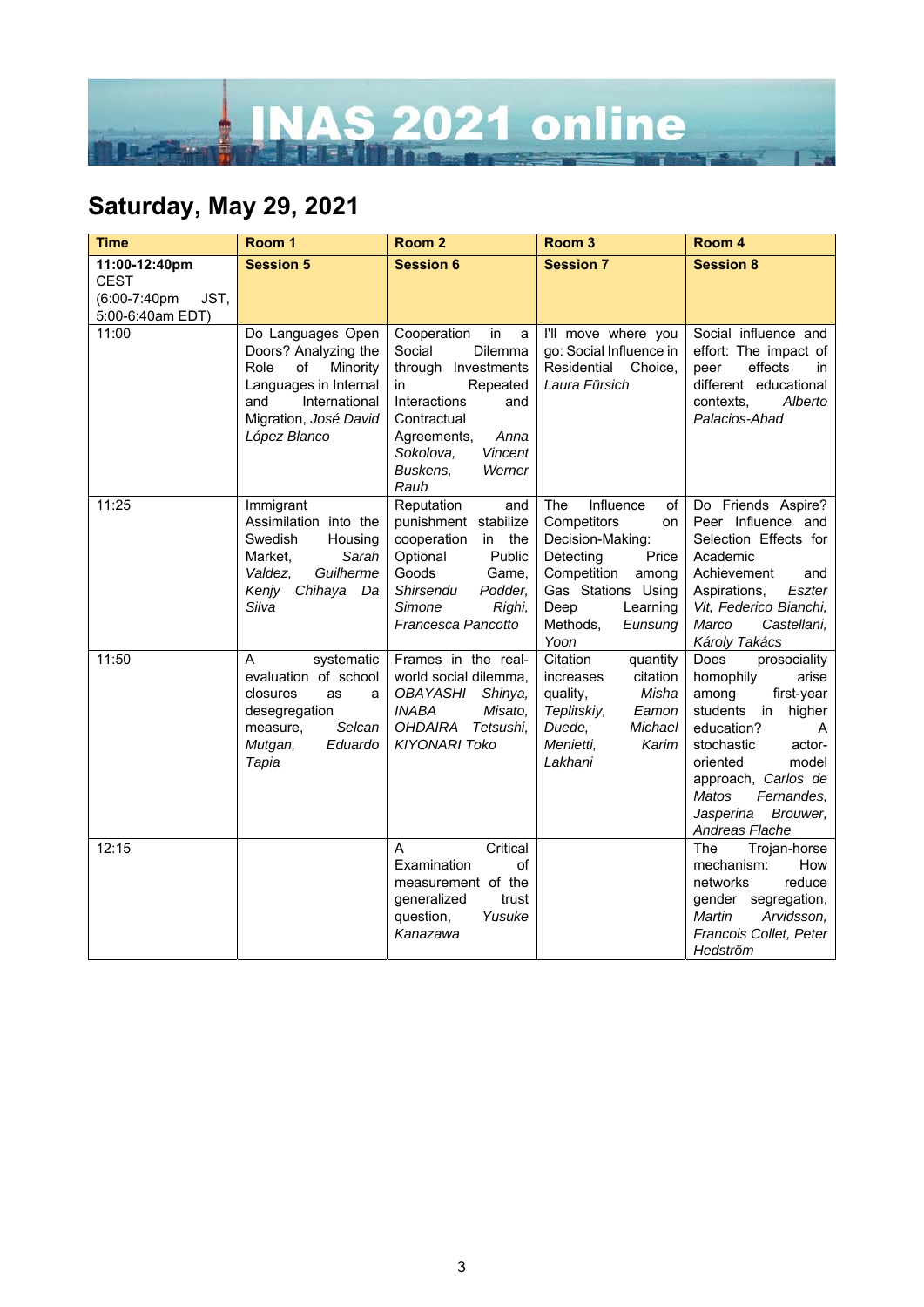

## **Saturday, May 29, 2021**

| <b>Time</b>                                                         | Room 1                                                                                                                                                                                               | Room <sub>2</sub>                                                                                                                                                             | Room <sub>3</sub>                                                                                                                                                                                         |  |
|---------------------------------------------------------------------|------------------------------------------------------------------------------------------------------------------------------------------------------------------------------------------------------|-------------------------------------------------------------------------------------------------------------------------------------------------------------------------------|-----------------------------------------------------------------------------------------------------------------------------------------------------------------------------------------------------------|--|
| 2:00-3:15pm CEST<br>(9:00-10:15pm JST,<br>8:00-9:15am EDT)          | <b>Session 9</b>                                                                                                                                                                                     | <b>Session 10</b>                                                                                                                                                             | <b>Session 11</b>                                                                                                                                                                                         |  |
| 2:00                                                                | Studying<br>Inequality:<br>Some Questions and<br>Answers, Guillermina<br>Yoshimichi<br>Jasso.<br>Sato                                                                                                | Halting SARS-CoV-2<br>by Targeting High-<br>Contact Individuals,<br>Gianluca<br>Manzo.<br>Arnout van de Rijt                                                                  | Violence<br>How<br>Do<br>(De)mobilize?<br>Deconstructing<br>the<br><b>Risk-Protest</b><br>Paradox,<br>Pal<br>Susanszky,<br>Bela<br>Janky                                                                  |  |
| 2:25                                                                | Repeated<br>disasters<br>increase<br>posttraumatic growth<br>and enhance well-<br>being,<br>Junko<br>Okuyama, Shuji Seto,<br>Yu Fukuda, Kiyoshi<br>Fumihiko<br>lto.<br>Shinichi<br>Imamura,<br>Izumi | Responding<br>to<br>COVID-19:<br>Accountable<br>and<br>Responsive Actions,<br>Som Niroula, Neetu<br>Pokharel                                                                  | the<br>Analyzing<br>Relation<br>between<br>Perceptions of Actual<br>CEO Compensation<br>and Assessments of<br><b>CEO</b><br>Just<br>Compensation,<br>Guillermina<br>Jasso.<br>Eva<br>Meyersson<br>Milgrom |  |
| 2:50                                                                | The Latent Structure<br>of Life Satisfaction:<br>Evidence from Japan<br>European<br>and<br>Countries.<br>Naoki<br>Sudo                                                                               | The impact of the<br>competitive diffusion<br>of knowledge<br>and<br>rumor<br>on<br>the<br>epidemic spreading<br>multiplex<br>on<br>Yiqing<br>networks,<br>Chen, Haoxiang Xia |                                                                                                                                                                                                           |  |
| 3:20-3:30pm CEST<br>(10:20pm-10:30pm<br>JST,<br>9:20-9:30am<br>EDT) | 2021 Merton Award<br>chaired<br>ceremony.<br>by Klarita Gerxhani                                                                                                                                     |                                                                                                                                                                               |                                                                                                                                                                                                           |  |



*Seikei University Library*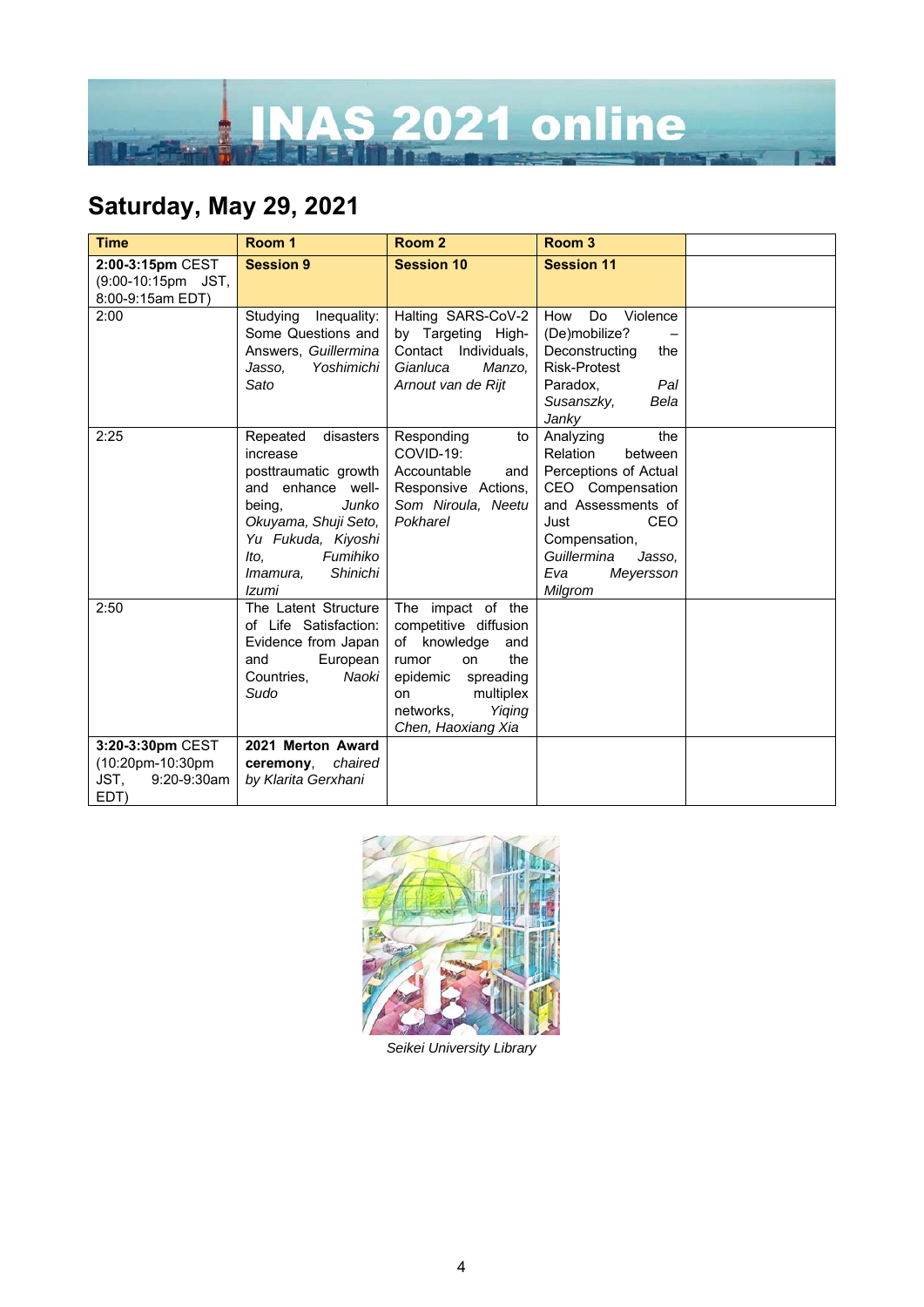

## **Sunday, May 30, 2021**

| <b>Time</b>                                                      | Room 1                                                                                                                                                                                                                 | Room <sub>2</sub>                                                                                                                                                                                                                                                                                     | Room <sub>3</sub>                                                                                                                                                                                           | Room 4                                                                                                                                |
|------------------------------------------------------------------|------------------------------------------------------------------------------------------------------------------------------------------------------------------------------------------------------------------------|-------------------------------------------------------------------------------------------------------------------------------------------------------------------------------------------------------------------------------------------------------------------------------------------------------|-------------------------------------------------------------------------------------------------------------------------------------------------------------------------------------------------------------|---------------------------------------------------------------------------------------------------------------------------------------|
| 8:00am CEST<br>(3:00pm JST, 2:00am<br>EDT)                       | Zoom opens                                                                                                                                                                                                             |                                                                                                                                                                                                                                                                                                       |                                                                                                                                                                                                             |                                                                                                                                       |
| 8:15-8:45am CEST<br>$(3:15-3:45pm)$<br>JST,<br>2:15-2:45am EDT)  | Keynote speech 2.<br>Mary C. Brinton,<br>"Social<br><b>Norms</b><br>as<br>Mechanisms<br>in<br>(Re)producing<br>Inequality"                                                                                             |                                                                                                                                                                                                                                                                                                       |                                                                                                                                                                                                             |                                                                                                                                       |
| 9:00-10:40am CEST<br>$(4:00-5:40$ pm<br>JST.<br>3:00-4:40am EDT) | <b>Session 12</b>                                                                                                                                                                                                      | <b>Session 13</b>                                                                                                                                                                                                                                                                                     | <b>Session 14</b>                                                                                                                                                                                           | <b>Session 15</b>                                                                                                                     |
| 9:00                                                             | <b>Disasters</b><br>Do<br>Increase or Reduce<br>Inequality?: The Case<br>of Fatality Risk in<br>World War II, Aguru<br>Ishibashi                                                                                       | Marriage<br>and<br>Cohabitation<br>under<br>Uncertainty: The Role<br>of Narratives of the<br>Future during<br>the<br>COVID-19 Pandemic,<br>Raffaele<br>Guetto,<br>Daniele<br>Vignoli,<br>Giacomo Bazzani                                                                                              | Was Rawls Right? An<br>Experiment to Test<br><b>Differential</b><br>the<br>Meanings of "Justice"<br>and "Fairness", Jule<br>Adriaans,<br><b>Stefan</b><br>Liebig,<br>Clara<br>Sabbagh, Guillermina<br>Jasso | The Organization of<br>Political<br>Belief<br>Networks: A Cross-<br>Country<br>Analysis,<br><b>Turgut Keskintürk</b>                  |
| 9:25                                                             | Stat<br>stat:<br>v<br>disentangling<br>status<br>statistical<br>and<br>theories<br>of<br>discrimination in the<br>cases of social class<br>and gender, William<br>Foley,<br>Klarita<br>Gërxhani, Arnout van<br>de Rijt | Sensing<br>community<br>and<br>individual<br>psychological states<br>during COVID-19 in<br>China:<br>Estimation<br>method<br>based<br>on<br>social media data and<br>deep learning, Zeyu<br>Lyu, Hiroki Takikawa                                                                                      | Brokerage, brokering,<br>and<br>workplace<br>José Luis<br>gossip,<br>Estévez,<br>Károly<br>Takács                                                                                                           | The updating effect of<br>elections on norms<br>governing prejudice,<br>Amalia<br>Alvarez-<br>Nan<br>Benjumea,<br>Zhang, Fabian Winte |
| 9:50                                                             | Objective/Subjective<br>Inequality<br>and<br>Happiness in Asian<br>Countries, Masayuki<br>Kanai                                                                                                                        | Effects of family and<br>social interaction on<br>mental well-being in<br>populations<br>under<br>social<br>distancing<br>restrictions during the<br>COVID-19 pandemic,<br>Hiroki Takikawa, Lyu<br>Zeyu, Yuske Inagaki,<br>Yutaka Nakai, Jun<br>Tsunematsu, Takuto<br>Sakamoto,<br>Shinya<br>Obayashi | You Said, They Said:<br>$\mathsf{A}$<br>Framework<br>on<br>Informant Accuracy<br>with Application to<br>Studying<br>Self-<br>Reports and Peer-<br>Reports<br>of<br>Adolescent Smoking,<br>Weihua An         |                                                                                                                                       |
| 10:15                                                            |                                                                                                                                                                                                                        |                                                                                                                                                                                                                                                                                                       | Structures<br>Family<br>After Terrorism: A<br>Quantitative<br>Case<br>Study of the Tokyo<br>Subway Sarin Attack<br>1995,<br><b>Takuma</b><br>in<br>Kamada                                                   | $\mathbf{r}$                                                                                                                          |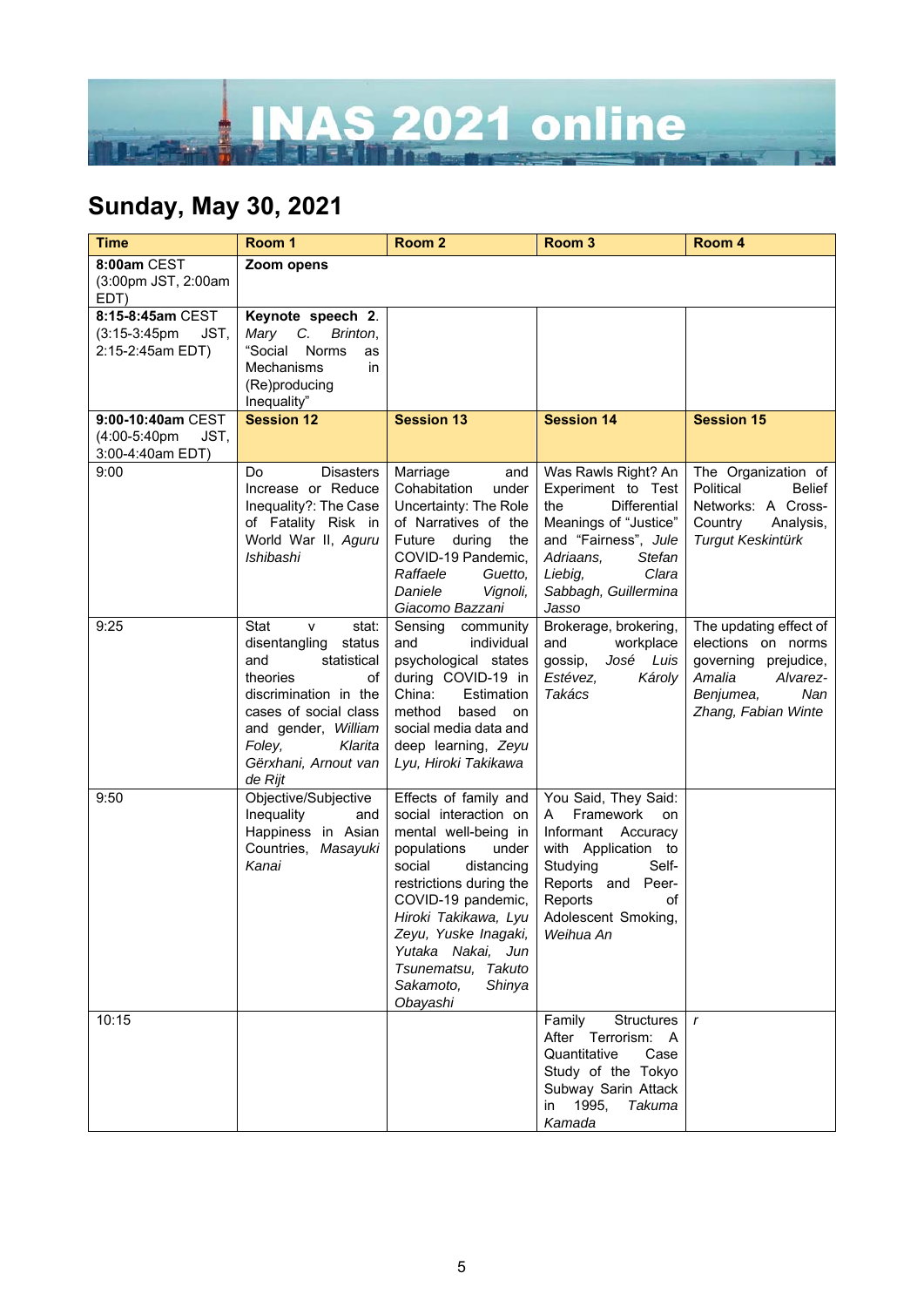

## **Sunday, May 30, 2021**

| <b>Time</b>          | Room 1                           | Room <sub>2</sub>        | Room <sub>3</sub>             |  |
|----------------------|----------------------------------|--------------------------|-------------------------------|--|
| 11:00-12:40pm        | <b>Session 16</b>                | <b>Session 17</b>        | <b>Session 18</b>             |  |
| <b>CEST</b>          |                                  |                          |                               |  |
| (6:00-7:40pm<br>JST, |                                  |                          |                               |  |
| 5:00-6:40am EDT)     |                                  |                          |                               |  |
| 11:00                | Predicting the New               | Probabilistic            | Do Economists Have            |  |
|                      | from the Old: Transfer           | <i>induction</i><br>and  | a Sense of Justice?.          |  |
|                      | Learning for Rising              | predictions<br>in<br>the | Guillermina Jasso             |  |
|                      | Chinese Artists from             | social<br>sciences,      |                               |  |
|                      | Established<br>the               | André Martins            |                               |  |
|                      | Global<br>Artists,               |                          |                               |  |
|                      | Kangsan<br>Lee,<br>Karunakar     |                          |                               |  |
|                      | Reddy<br>Mannem                  |                          |                               |  |
| 11:25                | The role of reputation           |                          | <b>Empirical Analysis on</b>  |  |
|                      | systems in<br>digital            |                          | Inhibiting Factors of         |  |
|                      | discrimination, Judith           |                          | Pro-Environmental             |  |
|                      | Kas, Rense Corten,               |                          | Behaviors,<br>Yanyan          |  |
|                      | Arnout van de Rijt               |                          | Chen                          |  |
| 11:50                | <b>The</b><br>Moral              |                          | Causal<br>Structural          |  |
|                      | of<br><b>Embeddedness</b>        |                          | Models<br>as<br>an            |  |
|                      | Cryptomarkets: Text              |                          | for<br>analytical<br>tool     |  |
|                      | Mining Feedbacks on              |                          | Sociology: limits and         |  |
|                      | Economic Exchanges               |                          | possibilities, Ronaldo        |  |
|                      | in the Darknet, Ana              |                          | Baltar,<br>Cláudia            |  |
|                      | Macanovic,<br>Wojtek             |                          | Siqueira Baltar               |  |
| 12:15                | Przepiorka<br>Circulations<br>of |                          | Large and Persistent          |  |
|                      | Tweets within<br>and             |                          | <b>Effects</b><br>of<br>Green |  |
|                      | beyond Communities               |                          | Energy Defaults. An           |  |
|                      | in Japanese Twitter              |                          | Intervention<br>study         |  |
|                      | Political<br>Fields,             |                          | with<br>than<br>more          |  |
|                      | Kikuko<br>Nagayoshi,             |                          | 200'000 Households            |  |
|                      | Hiroki<br>Takikawa.              |                          | and Businesses, Ulf           |  |
|                      | Teruki Sanada                    |                          | Jennifer<br>Liebe.            |  |
|                      |                                  |                          | Gewinner,<br>Andreas          |  |
|                      |                                  |                          | Diekmann                      |  |
| 12:45pm CEST         | Concluding                       |                          |                               |  |
| (7:45pm JST, 6:45am  | remarks,<br>Masayuki             |                          |                               |  |
| EDT)                 | Kanai                            |                          |                               |  |



*Seikei University Patio*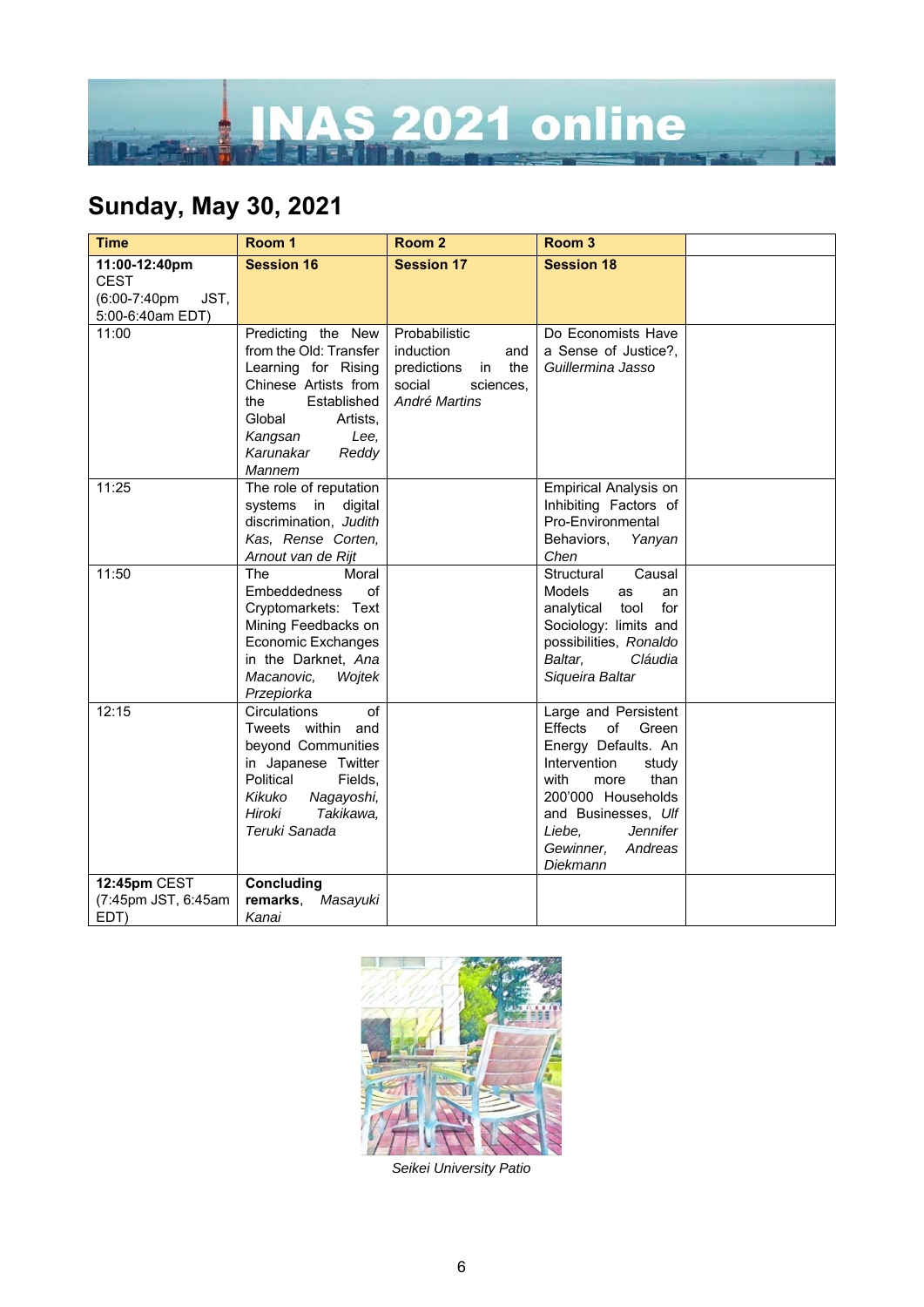#### **Program history**

May 20, 2021, released

May 27, updated

Sabine Ebensperger's paper, Jaren Haber's papers were cancelled, Session 1 Tomáš Diviák's paper was cancelled, Session 11 Simon Walo's title changed, Session 4

June 14, finalized

Minjae Kim's paper was cancelled, Session 15

Peter Davis's paper was cancelled, Session 17

Ramon Antonio Gutierrez Palacios' paper was deleted due to no show, Session 17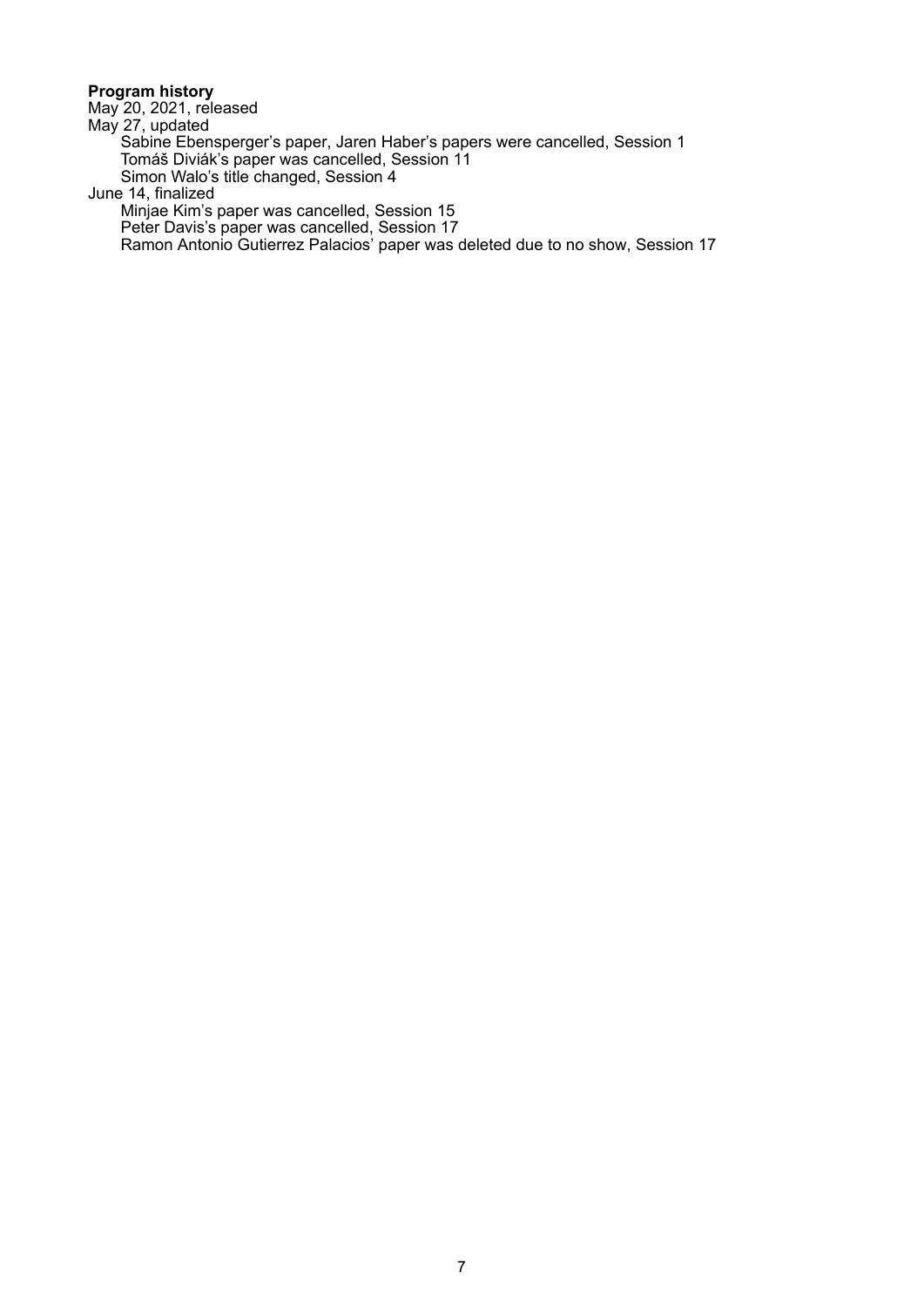# Zoom information (as of May 26)



**13th Annual INAS Conference 2021 online (***INAS 2021 online***) May 29-30, 2021** 



INAS 2021 is run on Zoom. Four Zoom rooms are provided. Make sure that your Zoom is version 5.6.5 or later. Do not share this Zoom information with others.

**How to enter a room?** Click the following link to each room (or Zoom -> Join meeting-> enter Meeting ID). Those links never change during the conference. You can go directly to the room (no passcode, no waiting room, no authentication, allowed to join anytime).

| Room 1 | https://us06web.zoom.us/j/88178674289 |
|--------|---------------------------------------|
|        | Meeting ID: 881 7867 4289             |
| Room 2 | https://zoom.us/j/99184285613         |
|        | Meeting ID: 991 8428 5613             |
| Room 3 | https://us06web.zoom.us/j/86229564767 |
|        | Meeting ID: 862 2956 4767             |
| Room 4 | https://us06web.zoom.us/j/81607437886 |
|        | Meeting ID: 816 0743 7886             |

- **Notes for participants.** Stay muted upon entry (unmute only when you speak). Video is up to you. Do not record.
- **Notes for presenters.** Rename, say, to "Presenter 2 Jun Kobayashi" if you are a second presenter (enter a room -> Participants -> your name -> More -> Rename). Arrive at the room by 10 minutes before your session starts. Then, the chair will call you and ask to test your slides.
- **Notes for chairs.** Make sure that all presenters are there by 10 minutes prior to the session. Ask them to test slides. Keep time as scheduled in the program.
- **Program change.** Sabine Ebensperger's paper, Jaren Haber's paper were cancelled on Day 1 (thus Lisa-Marie Kraus's paper starts at 9:00 and Jörg Rössel's at 9:25). Program will be updated by May 28.

**Questions?** Ask Seikei University local staff <INAS2021J@gmail.com>.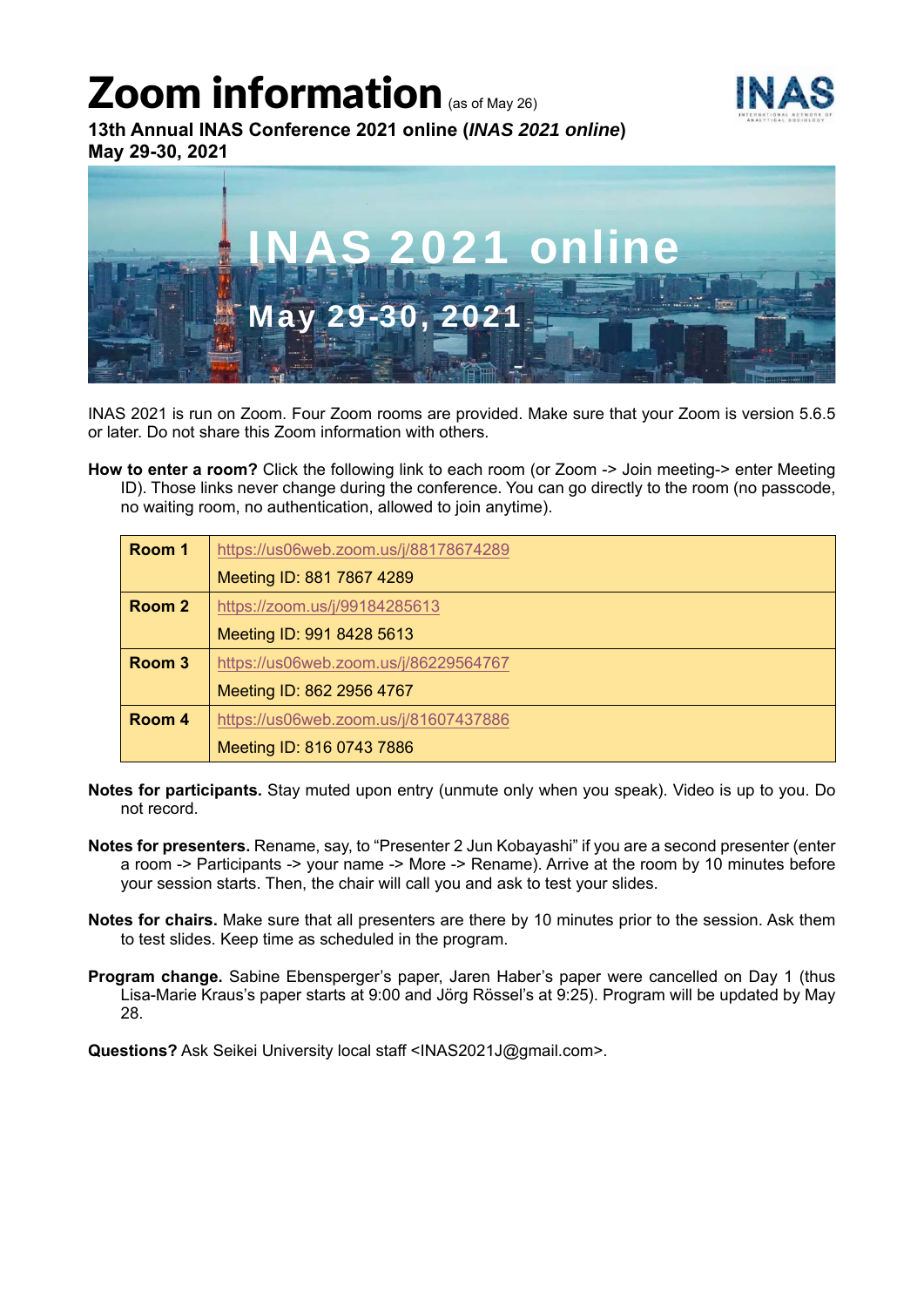# Photo gallery

**13th Annual INAS Conference 2021 online (***INAS 2021 online***) May 29-30, 2021** 





#### **Welcome**



#### **Keynote speeches**



#### **Seikei University local staff**